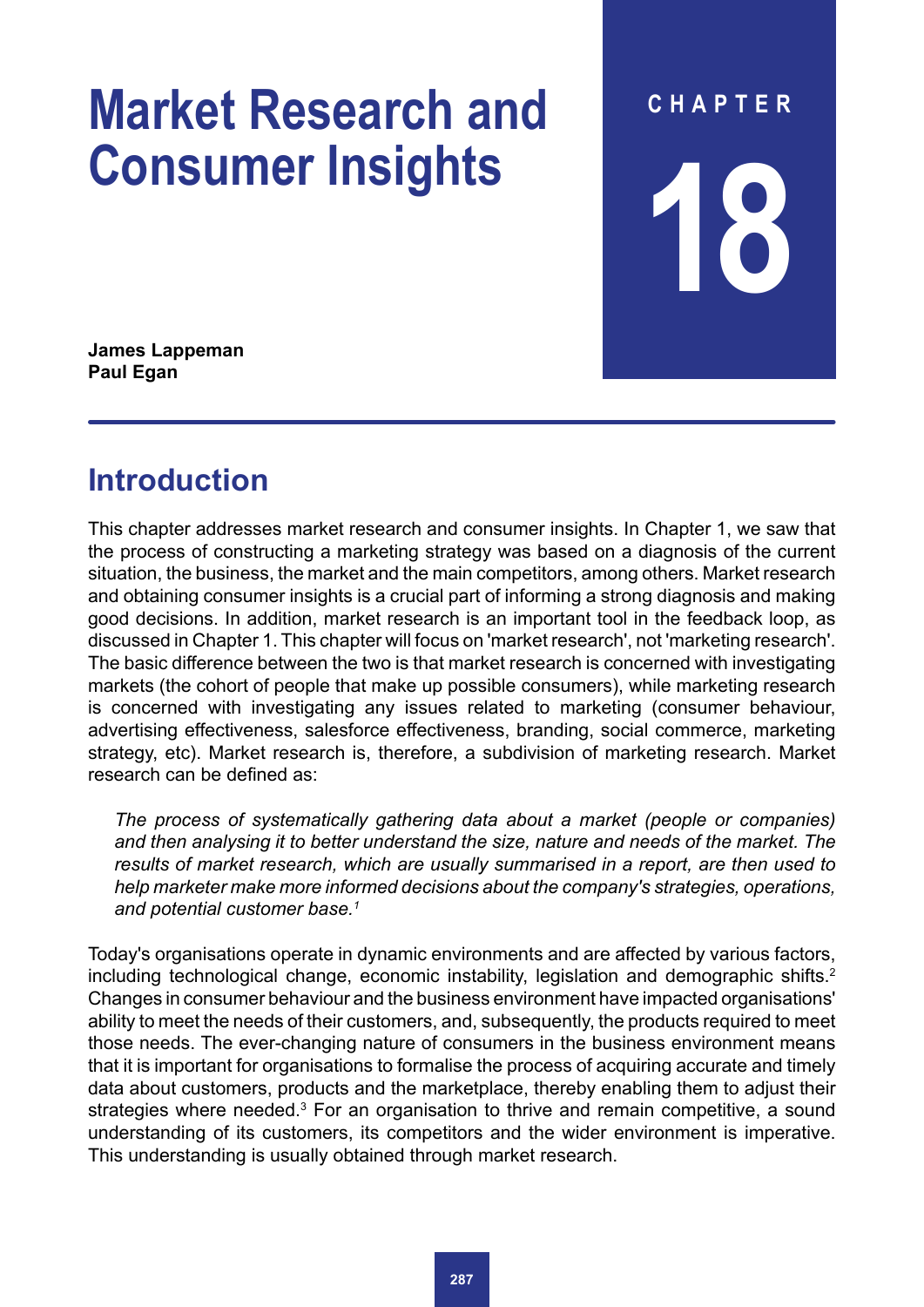In this chapter, you will learn about the purpose of market research and its role in business decision-making processes. This will help you to gain some insight into the market research industry.

## **The purpose of market research**

Connecting the marketer to the market is one of the main purposes of market research. This is done by providing information that can be used to make key business decisions.<sup>4</sup> The two key functions of market research are to provide feedback on past events and to pinpoint new opportunities. Additional purposes of market research include:

- Gaining a better understanding of customer preferences
- Identifying potential customers
- Closely monitoring competition in the market
- Providing a sound basis for marketing decisions
- Identifying changes in the market
- Developing and completing a business plan
- Identifying and solving business problems
- Launching new products or services
- Establishing realistic goals
- Anticipating or forecasting market trends
- Measuring the efficacy of marketing communications.

Where and how market research fits into the overall organisational structure depends on the size and nature of the organisation. Small businesses typically do not have a market research department and do not employ fulltime researchers; moreover, they often cannot afford to outsource this function. Instead, small businesses might use existing data or conduct smallscale market research. Bigger businesses can conduct market research internally as they usually have sufficient resources, or they can outsource, depending on their specific needs and the availability of resources. Regardless of the size of an organisation, market research can provide invaluable insight into the development of new products or services and enable growth into a new market space. Market research can guide an organisation's decisionmaking processes by helping the organisation to better understand its customers and their decisions. Market research can also provide organisations with new techniques to maximise profits by, for example, determining the effect of an increased product price on profits and sales.

When an organisation conducts market research to solve problems, it must consider both controllable factors (product, price and place of selling the products) and uncontrollable factors (political and legal environment). Market research teams need to combine these different factors in order to conduct effective research and ultimately achieve the desired outcome. Market research activities inform the following processes in organisations:

**• Controlling processes:** Market research helps management keep track of its products in the marketplace.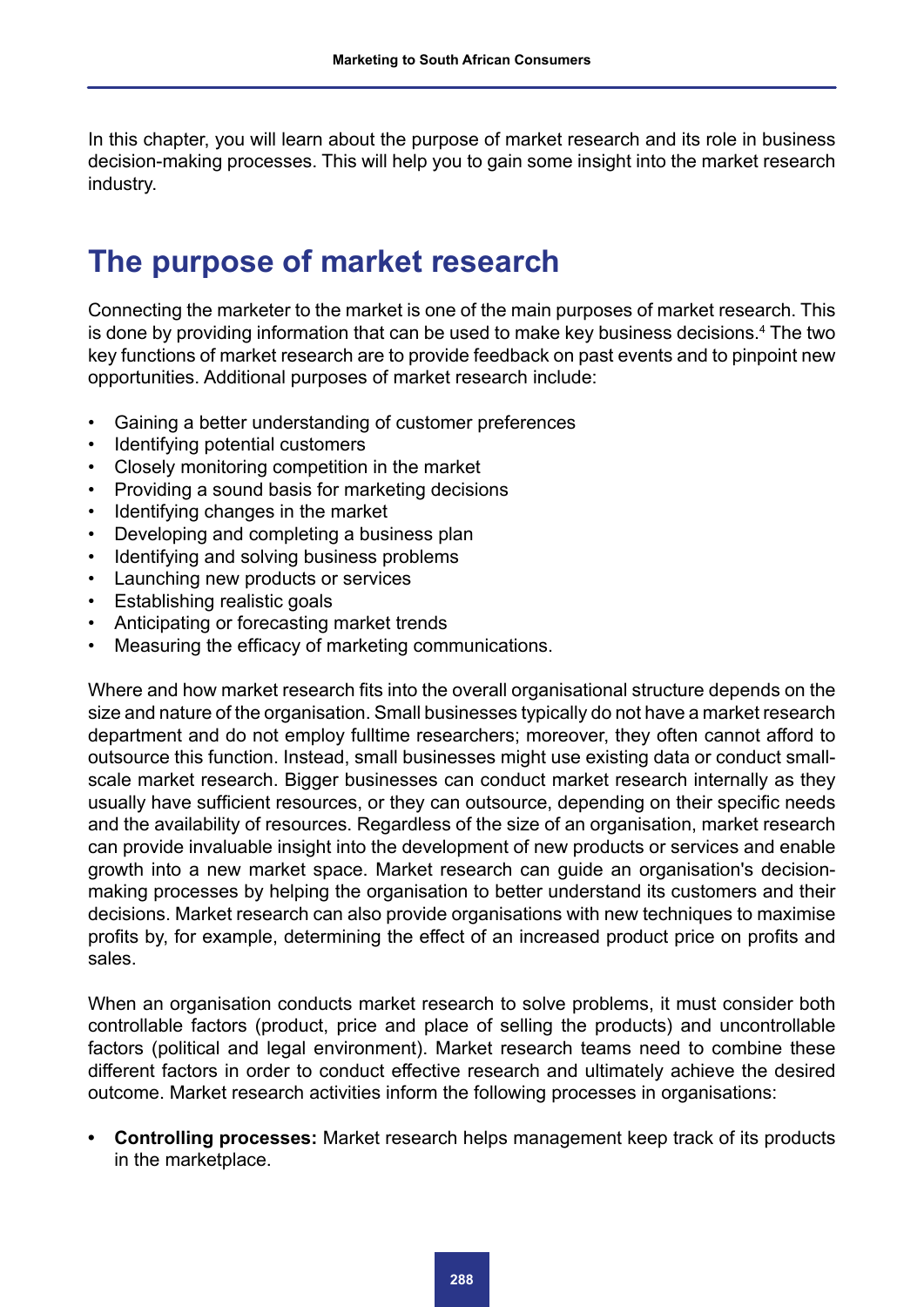- **• Problem-solving processes:** Acting on the results of market research can solve both short-term and long-term business problems related to products and consumers.
- **• Planning processes:** Market research can inform the business's value proposition, information regarding its target market, its position relative to competitors and budget allocations.

For example, a small retailer finds that the number of customers has declined and wants to understand why this is happening because the decline is negatively affecting revenue. The retailer may need to analyse the product selection, pricing and store location to determine the cause of the problem. In addition, the reasons for the decline might have very little to do with obvious causes. There could be another cause, which could be uncovered by simply asking some questions before making assumptions.

Below is a list of questions that a marketer intent on executing a marketing strategy through marketing tactics (as discussed in Chapter 1) may need to ask of a market researcher in order to be effective:

- **• Product:** Which product design is most likely to be successful? What kind of packaging should the business consider using?
- **• Price:** What price should the business charge for its product or service? When production costs decrease, should the product price also decrease, or should the additional income go towards improving product quality? What is the price elasticity of the product or service (how do price changes influence demand for the product)?
- **• Place:** Where should the product be sold? What incentives should the business consider to drive sales of the product? Should the business consider using ecommerce?
- **• Promotion:** How much does the business plan to spend on advertising or promotion?

How will the funds be allocated to different products or services? What form of integrated marketing strategy should the business consider using? Which ads are effective in engaging an audience? How would a message have an impact upon attitudes or brand perception?

The next section outlines a market research process that consumer marketers can use in order to gather knowledge of their markets.

# **The market research process**

Market research involves a series of important activities that contribute to a sound research project outcome. These activities include research planning, budgeting, liaising with stakeholders, and the research process, which consists of several steps. These high-level market research activities can occur concurrently, and the specific approach depends on the problem being investigated. This section explores how these market research activities contribute to the overall success of a research project, and outlines the steps in the market research process.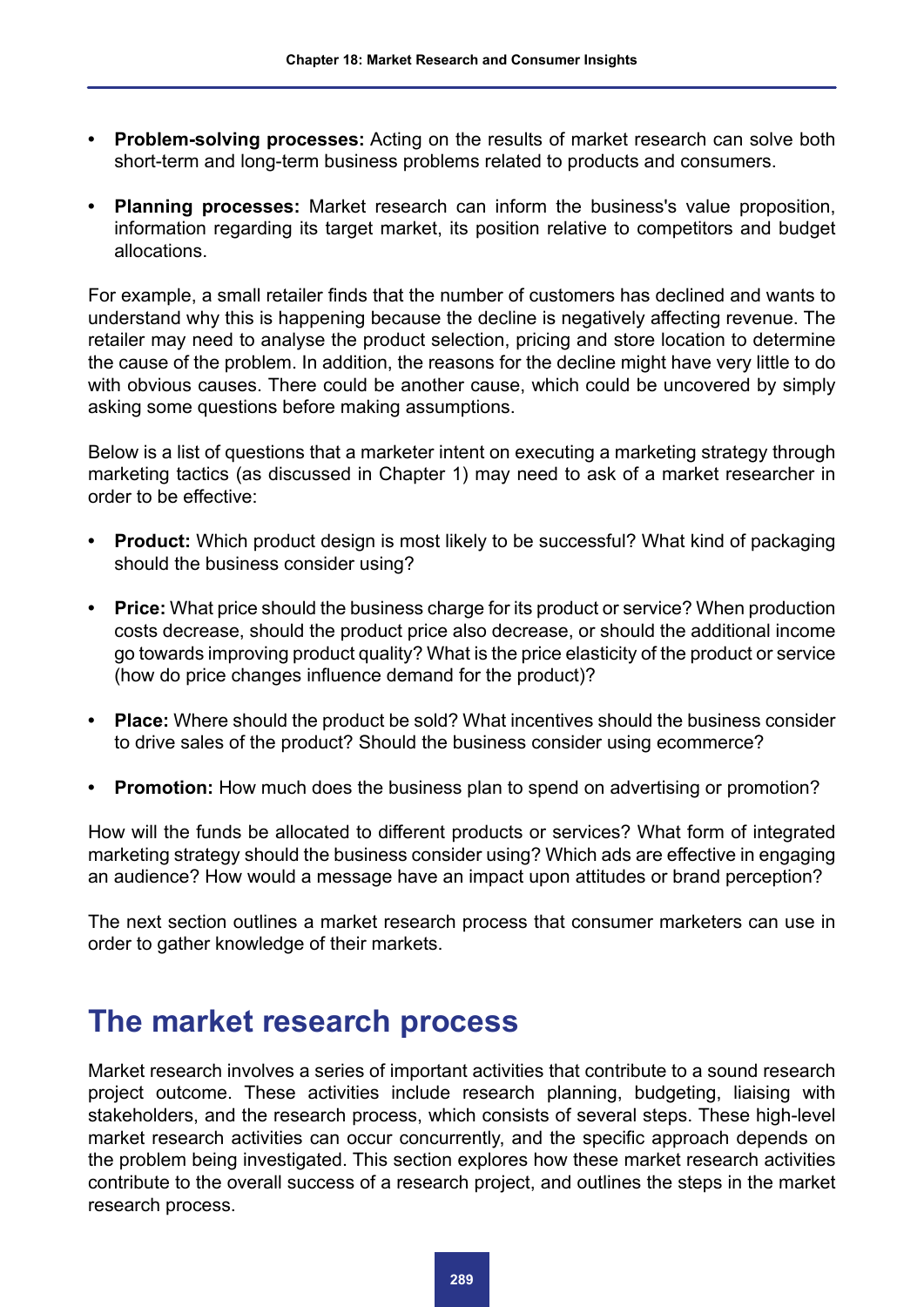While there is no set way to conduct the market research process, a market research project should be made up of preliminary research and a formal market investigation. Preliminary research is conducted to determine whether there is indeed a need for further research, and what type of research should be conducted. If further investigation is required, the business should proceed to formal market research, pending feasibility and resource availability.<sup>5</sup>

There are seven steps in the market research process, as depicted in Figure 18.1. The steps start with identifying and then defining the problem. Next, the research objectives must be established and the research itself must be designed. Finally, the research must be implemented, data must be analysed and then reported on. These steps indicate key activities involved in conducting market research. They are not prescriptive, but should be used as a guideline or a checklist to ensure that the research is efficient and successful.



#### **Figure 18.1: The seven steps of the market research process6**

Research planning occurs throughout the project, and there are various factors that determine how market research budgets are allocated, including company policy, organisational structure and the type of research required. As shown in Figure 18.1, there are several steps in the market research process, but there is no set method for carrying out this process.

The rest of this chapter describes these steps in more detail, starting with the first steps of identifying and defining the research problem.

### **Identifying and defining research problems**

The identification and definition of an appropriate research problem is key to starting an effective market research process. Note that a research problem can also be framed around an opportunity and does not need to be negatively focused (despite the technical term 'problem'). Before conducting a market research study, the research problem is clearly defined and a problem statement (which describes the framework and structure of the problem) is created.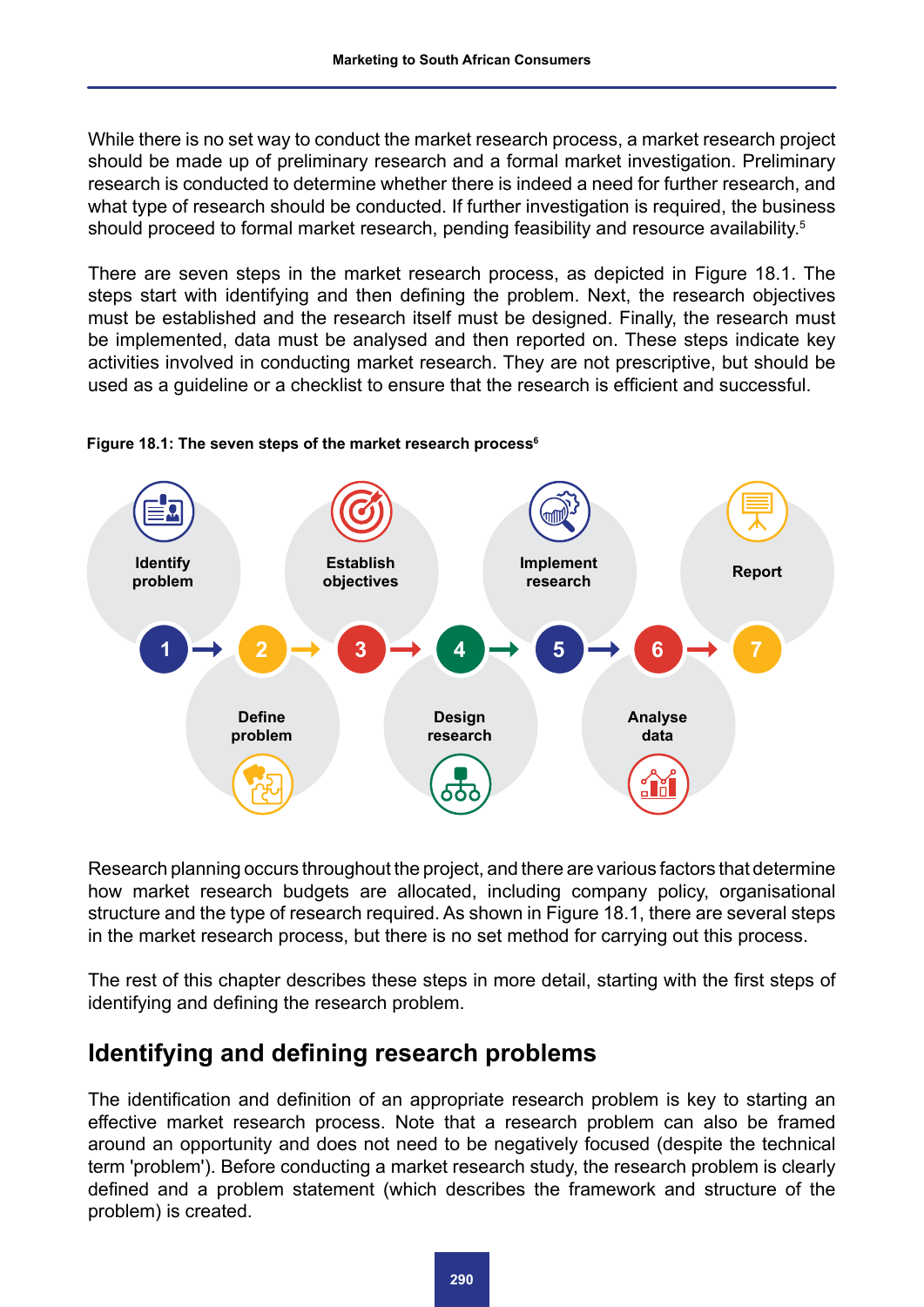For example, a premium restaurant in an upmarket residential area finds that customers are complaining about service and some customers no longer visit. The restaurant management decides to research customer perception of the restaurant. The purpose of the research in this scenario is to understand why the number of customers is declining. It could be that the actual problem is the quality of service being offered, which can also be identified by investigating the customers' of service or what aspects of the service are cause for concern. There could be many causes for the decline, which is why the research problem must be clearly defined and identified, so that the problem statement can be articulated.

### **Establishing objectives**

Once a research problem is clear, objectives can be formed. The research objectives are the goals that the research aims to achieve. After defining the business problem and articulating the problem statement, the research team must identify the research objectives. The objectives provide clear points that need to be addressed in order to solve the business problem. In order to be effective, objectives should be presented in a SMART format. The SMART acronym addresses the following criteria:<sup>7</sup>

- **• Specific:** Objectives need to be clear and concise.
- **• Measurable:** Objectives should be quantifiable, so that it is clear if they have been achieved or not.
- **• Attainable:** Objectives should not be lofty aspirations beyond reach; they should be feasible, considering the researcher's capabilities and constraints.
- **• Realistic:** Objectives should be related to both the budget and the time allocated to the research activity.
- **• Time-bound:** Objectives should be achievable within a specified time frame.

Think back to the restaurant example presented earlier. Suppose management wants to understand the quality of service offered to customers. Management must set objectives for the research to be conducted. Research objectives are made up of three main components:<sup>8</sup>

- **• Research questions:** These specify the key information needed by management to achieve the research purpose. For the restaurant, one of the questions could be: 'How frequently should the waiters visit the tables?'
- **• A hypothesis:** A hypothesis is a supposition or proposed explanation made on the basis of limited evidence as a starting point for further investigation. This supposition provides possible answers to a research question. This can be developed by means of past management experience or previous research. For example, the restaurant's hypothesis may be: 'Customers prefer coffee after their meal.' This hypothesis may be proved or disproved leading to possible further needs for investigation.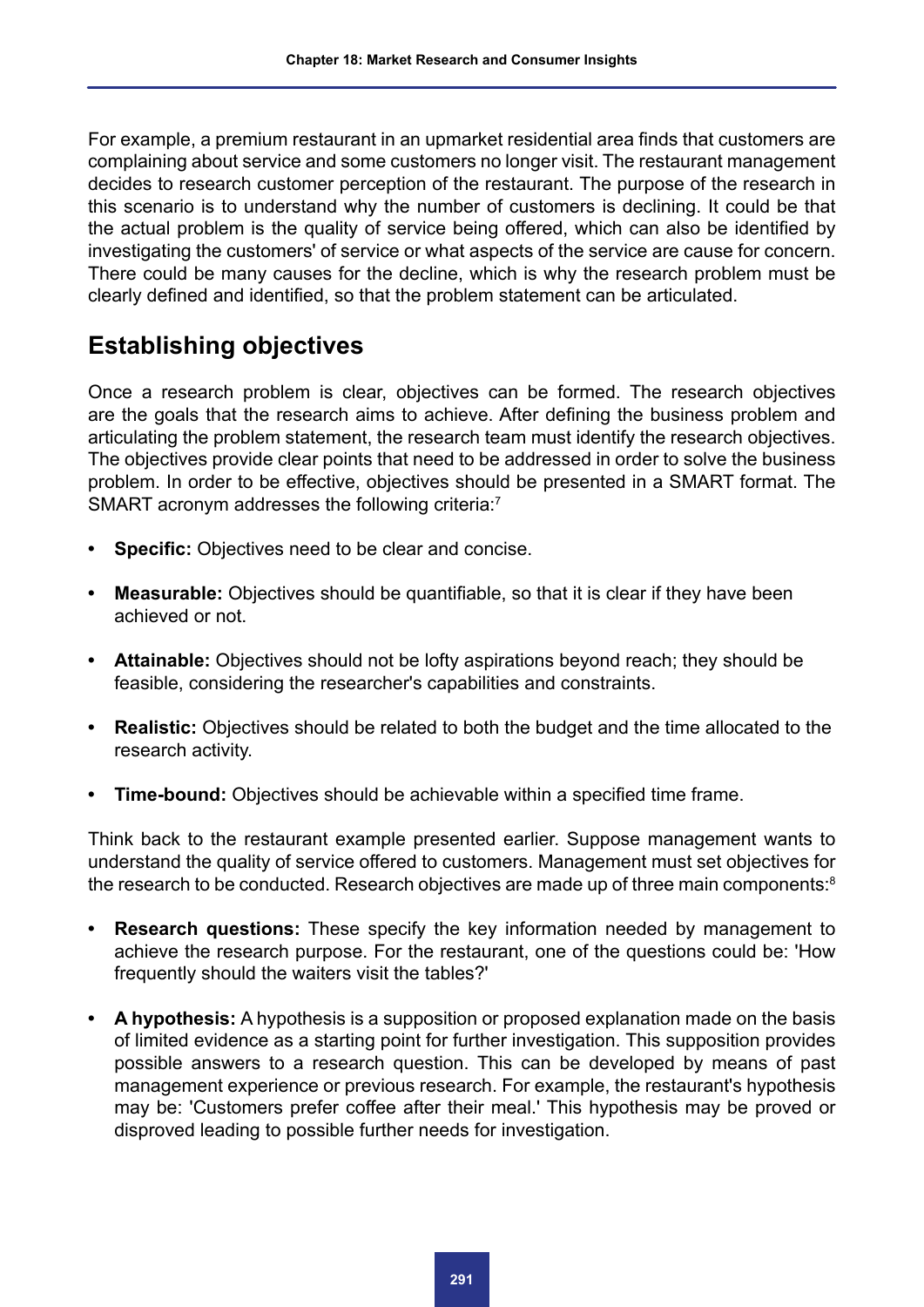**• The scope and boundaries of the research:** This is the extent of the research. For instance, does the research concern only current customers, or does it also include potential customers? In the restaurant example, management will have to determine if it is going to investigate its current or potential customers' perception of service in the restaurant. This will act as a boundary for the research.

### **Designing the research**

Research designs are often classified as qualitative or quantitative research. Qualitative data is information collected from the investigation of non-numeric information, and refers to definitions, characteristics and descriptions. Quantitative data, on the other hand, is information collected from the investigation of observable objects or elements using statistical, mathematical or computational techniques. In some instances, a hybrid approach, in which qualitative and quantitative methods are combined, is required. Quantitative and qualitative data sources and methods are discussed in more detail below.

The research process explains how the researcher goes about conducting a research study. Before conducting research, the researcher should be able to identify appropriate data sources. Data is often classified according to secondary or primary data. Secondary research can comprise of desk research, internal research and external research, while primary research comprises qualitative and quantitative research, as depicted in Figure 18.2.

#### **Figure 18.2: Overview of market research designs**

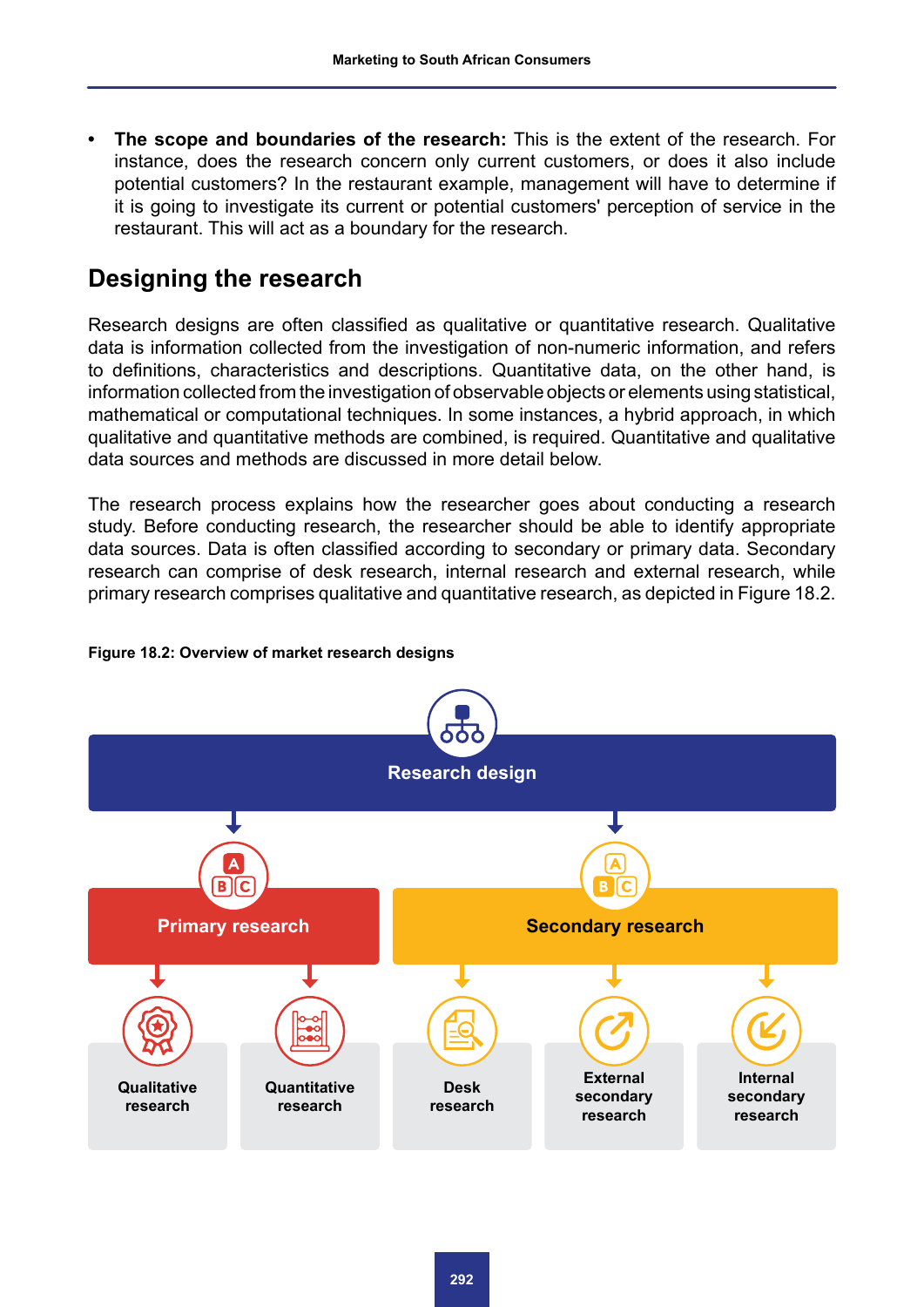### **Secondary research**

Secondary research uses existing data that were collected for purposes other than solving the business problem at hand. Secondary data can be collected from desk research, internal research or external research. **Desk research** refers to data that have already been collected and published, such as government reports. **Internal sources** include organisational records (obtained from sales, accounting and other departments). Today many companies have apps, websites, online ordering and loyalty schemes, such as the Pick n Pay, which are invaluable sources of data. **External sources** include information found on the stock market, in journals, trade publications, company websites on the internet, news articles and government statistics. Note that secondary research can also be both qualitative (a literature review) or quantitative (analysing an existing database).

Market research consulting firms are also sources of secondary data, as they conduct research for organisations and industries. Secondary data sources are always the first point of consideration for researchers before spending money, resources and time to collect new data. However, researchers must evaluate the quality and the format of the secondary data to determine whether they align with the overall research objectives. Often, the research problem being investigated will need data that is not readily available, or, if available, maybe need further processing.9

### **Primary Research**

If data are not readily available, or not available in a suitable format, the research team may need to collect data by conducting primary research. Primary data refers to information that has been collected for a specific research problem. It provides direct information about an object, event or people. Examples include survey results, statistical data, video and audio recordings. Primary data can be collected through quantitative or qualitative research techniques.

### **Quantitative research**

Quantitative research relies heavily on numbers, measurement and mathematical calculations. Because this methodological approach is more clearly structured, it is typically easier to measure and analyse the information collected. There are a number of quantitative data collection techniques that include:

- **• Surveys.** Surveys collect information from selected participants through written or verbal communication. The instrument used to collect the information – a questionnaire – consists of a set of questions aligned to the research objectives that the respondents must answer.
- **• Observation.** As the name implies, this method of obtaining quantitative data involves the collection of information about consumer behaviour or events through direct observation. It often entails a systematic recording of data by mechanical devices or human observers.
- **• Experiments.** Experimentation entails controlling conditions so that the independent variable can be manipulated to test a hypothesis about the dependent variable.<sup>10</sup> This method allows causal relationships to be evaluated.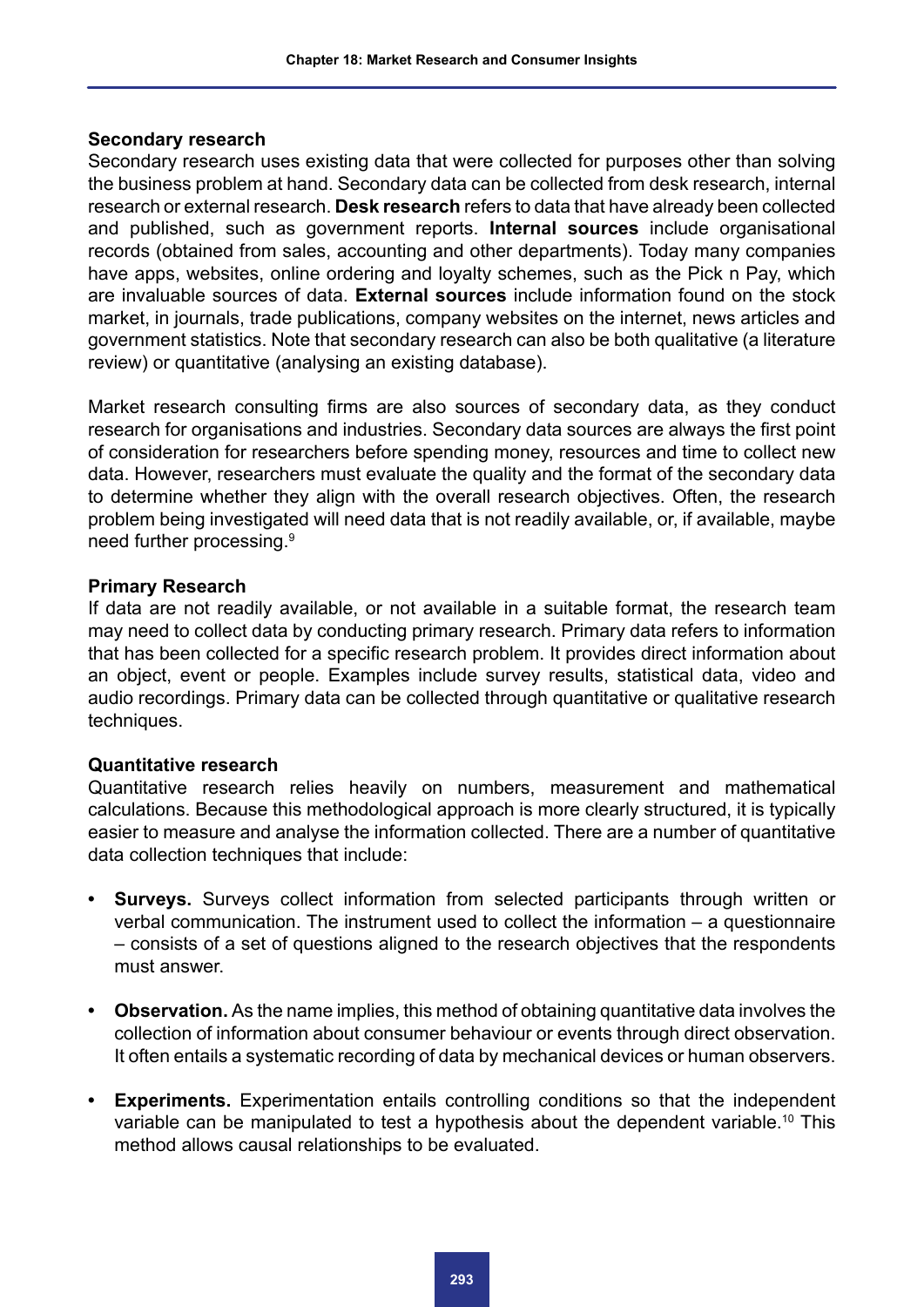### **Qualitative research**

Sometimes research questions are complex and require more explanation. Deeper opinions, attitudes and emotions cannot easily be reduced to simple options on a questionnaire. This is where exploratory qualitative research is particularly useful. Qualitative research is characterised by textual, visual and verbal information, as well as interpretation. Data from qualitative research is exploratory in nature, as it investigates and seeks to understand new and unknown concepts or topics. Qualitative research can be used to generate ideas and concepts for new products or brands, or to indicate product improvements. Qualitative research is conducted through a variety of techniques, such as in-depth interviews, focus groups and projective techniques.

- **• In-depth interviews.** An in-depth interview is an unstructured and extensive session in which the interviewer asks the respondent several questions and probes for in-depth answers.
- **• Focus groups.** A focus group consists of a moderator and a small group of respondents (usually 6–10 participants) who exchange views on a particular topic. Focus groups are typically used to collect data on consumer attitudes and behaviour, or to test the introduction of new products.

### **Hybrid research**

Each business's research objectives are unique and the research team must select the method that best aligns with these objectives. Given the complexity of certain projects, a single research method may not be sufficient. In these cases, the research team may choose to use a combination of two or more research methods; these can be qualitative or quantitative, or even a mixture of the two. This is known as a hybrid approach and tends to produce optimal project results.11

### **Case study: Hybrid research**

A fictional oral hygiene company, Brushers Inc, launched a new brand of toothpaste that whitens teeth after a week of use. After three months on the market around the country, the company was not seeing the market impact it had anticipated. Instead, the feedback it received was largely negative. In response to this, Brushers decided to conduct in-depth interviews with 10 respondents who were all users of the new toothpaste. Through this qualitative research approach, the research team discovered that users had not been following the instructions on the packaging. Further investigation revealed that there was a strong correlation between respondents who were not fond of the toothpaste and those who did not read the instructions. Upon discovering this, Brushers created an online survey with specific questions regarding the instructions on how to use the toothpaste. The feedback from this quantitative research revealed that the instructions on the bottom of the toothpaste box were not clear or optimally positioned, prompting Brushers to change the positioning of the instructions on the packaging. In summary, this hybrid research approach allowed Brushers to develop critical insights and action meaningful change in its market approach.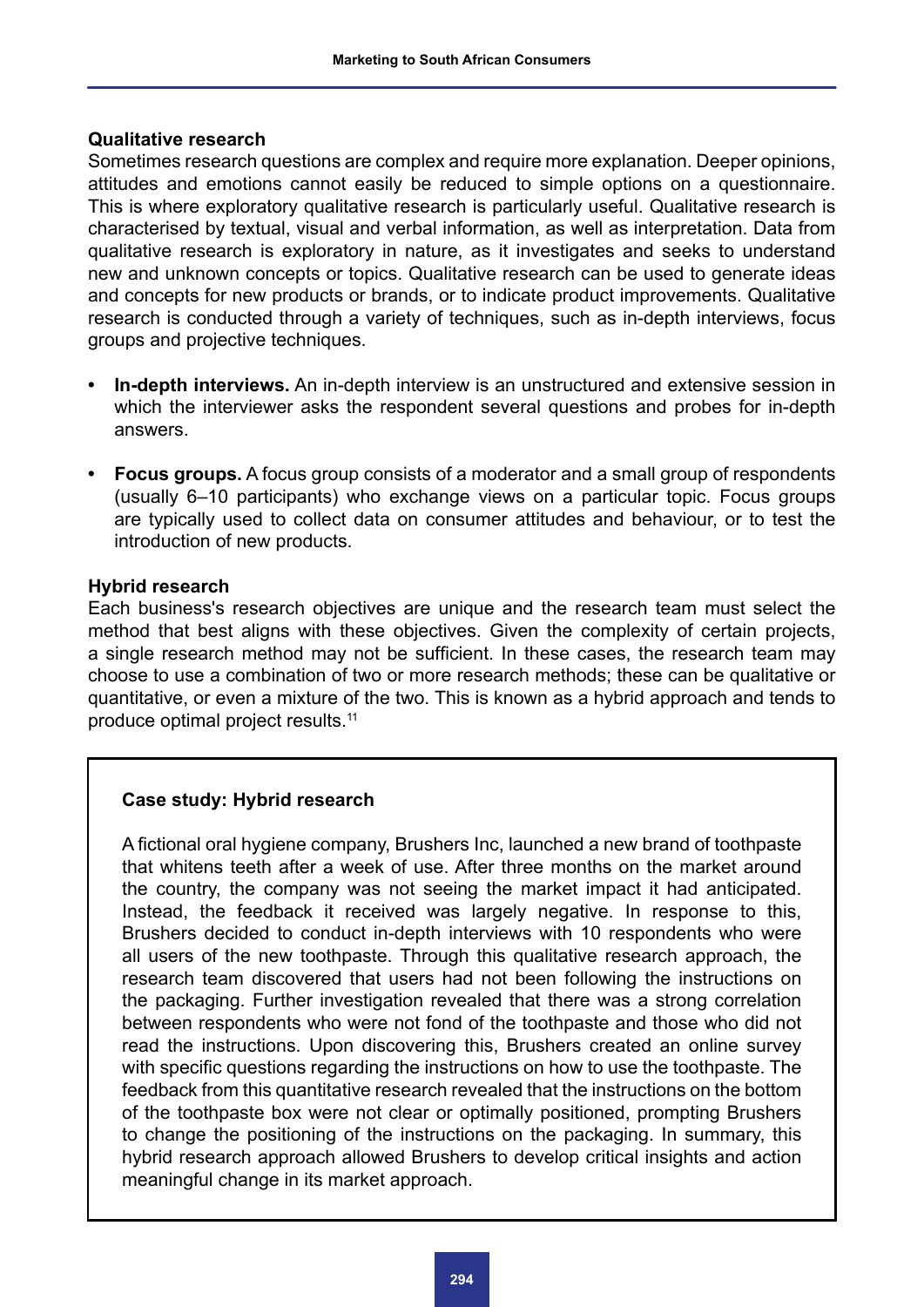### **Implementation: Sampling and fieldwork**

Once the research team has carefully considered the business problem to be solved and which data collection method to use, the team members can begin to collect data from the appropriate respondents. Because it is not feasible to interview an entire population, the research team must decide on the nature and number of people to interview. For example, in a study of spectators' experience of watching a rugby or cricket tournament in a stadium, it would be impossible to interview everyone at each of the games. As such, the research team must select a sample of the population to interview.

### **Sampling**

A sample is 'a subgroup of the elements of the population selected for participation in the study'.<sup>12</sup> In order to select a sound sample from a population, the research team must follow a number of steps of the sampling process.<sup>13</sup> These steps include:

- **• Define the target population:** In research, a population is made up of a number of individuals, entities or items that can become objects of observation from which information can be drawn. The target population is the broad population that the research is interested in. For example, a company may be interested in marketing to rugby supporters. In this case, the target population refers to rugby supporters rather than all South Africans. From the population, specific individuals are drawn as respondents in a study. The target population should be clearly defined in the early stages of sampling.
- **• Identify the sampling frame:** At the second stage of the sampling process, there is a list of all sample participants available for selection; this is the sampling frame. It can take the form of a list, population record or index. The actual sample is drawn from the sampling frame.
- **• Select the sampling method:** There are two methods for determining the sample unit: probability and non-probability. With the probability method, each unit in the sampling frame has a known and equal positive chance of being selected as a sample unit (for example, randomly choosing a name from a list). Conversely, with the non-probability method, the chance of selecting a specific sample unit is zero or indeterminable; therefore, this method is purely based on the research team's judgement (for example, walking in the street and approaching people to fill in a questionnaire).
- **• Determine the sample size:** The fourth step in the sampling process is to determine the size of the sample. When deciding on the sample size, the research team often uses judgement rather than calculations. The team must select a sample size that is large enough to reflect a fairly precise estimate of the population values, but is practical and economical to manage.
- **• Select the participants:** Clear guidelines and procedures are laid out for the selection of the sample participants (actual respondents in the research).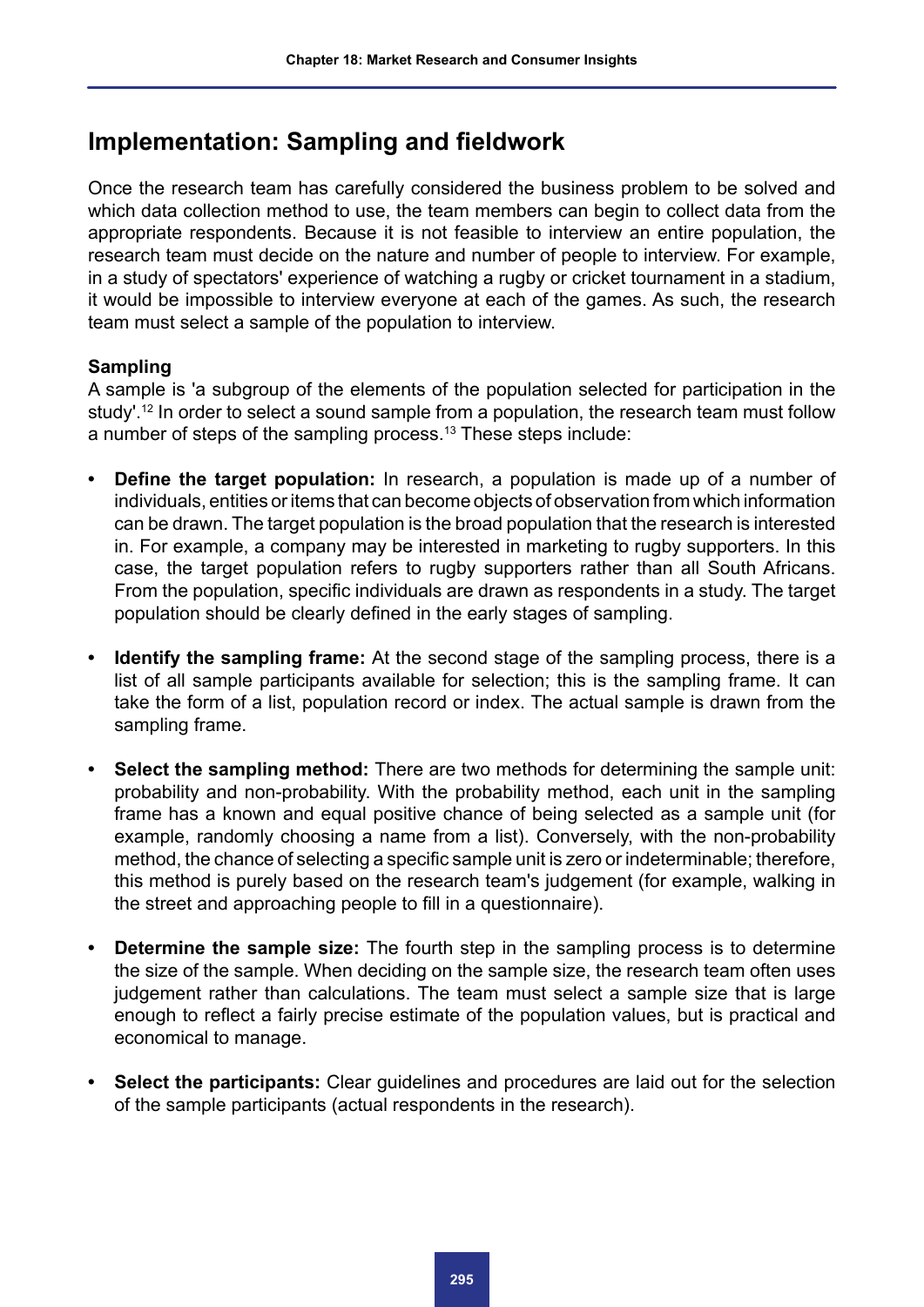### **Conducting fieldwork**

In the final stage of the sampling process, the research team collects data from the designated respondents. It is important to note that several things can go wrong at this stage, and that measures and precautions should be taken to minimise error. Respondents may be unwilling to participate; interviewers may not comply with set procedures and respondents may be unavailable. To avoid some of these errors, follow-up can be done with respondents shortly before to confirm their availability. Another way to avoid errors is to have simple and concise procedures set for the interviewers.

After all key activities have been planned and initiated, it is imperative that the research team consider the practical elements of the research activity. Each research activity has unique characteristics that contribute to its success. There are various factors to consider, including:

- **• Resources:** Availability of key elements, such as the necessary funds.
- **• Timing:** The length of time you have before you need results. For example, if a campaign is being launched next week, you may not have enough time.
- **Seasonality:** People behave differently at different times of the year, so you need to consider whether this is a factor in your research.
- **• Language:** How questions are asked in a focus group or survey should align with the language used by the target audience.
- **• Incentivisation:** To encourage people to participate, you should consider offering them a reward of some sort.
- **• Community endorsement:** Fieldwork in certain areas requires permission from a community leader.

It is important to note that there are many other forms of research methods and fields of study available to an advanced researcher. Examples of these methods include ethnography, psychosocial research, behavioural economic experiments, semiotics, hermeneutics and econometrics.

### **Analysing and interpreting data**

Once data has been gathered using different research techniques and methods, it needs to be given meaning; otherwise it cannot be converted into knowledge and used to inform decision-making. The value or meaning assigned to the data depends on the research team's interpretation of the results, which refers to using the research findings to transform the data into actionable insights. When interpreting results, market researchers should answer the following questions: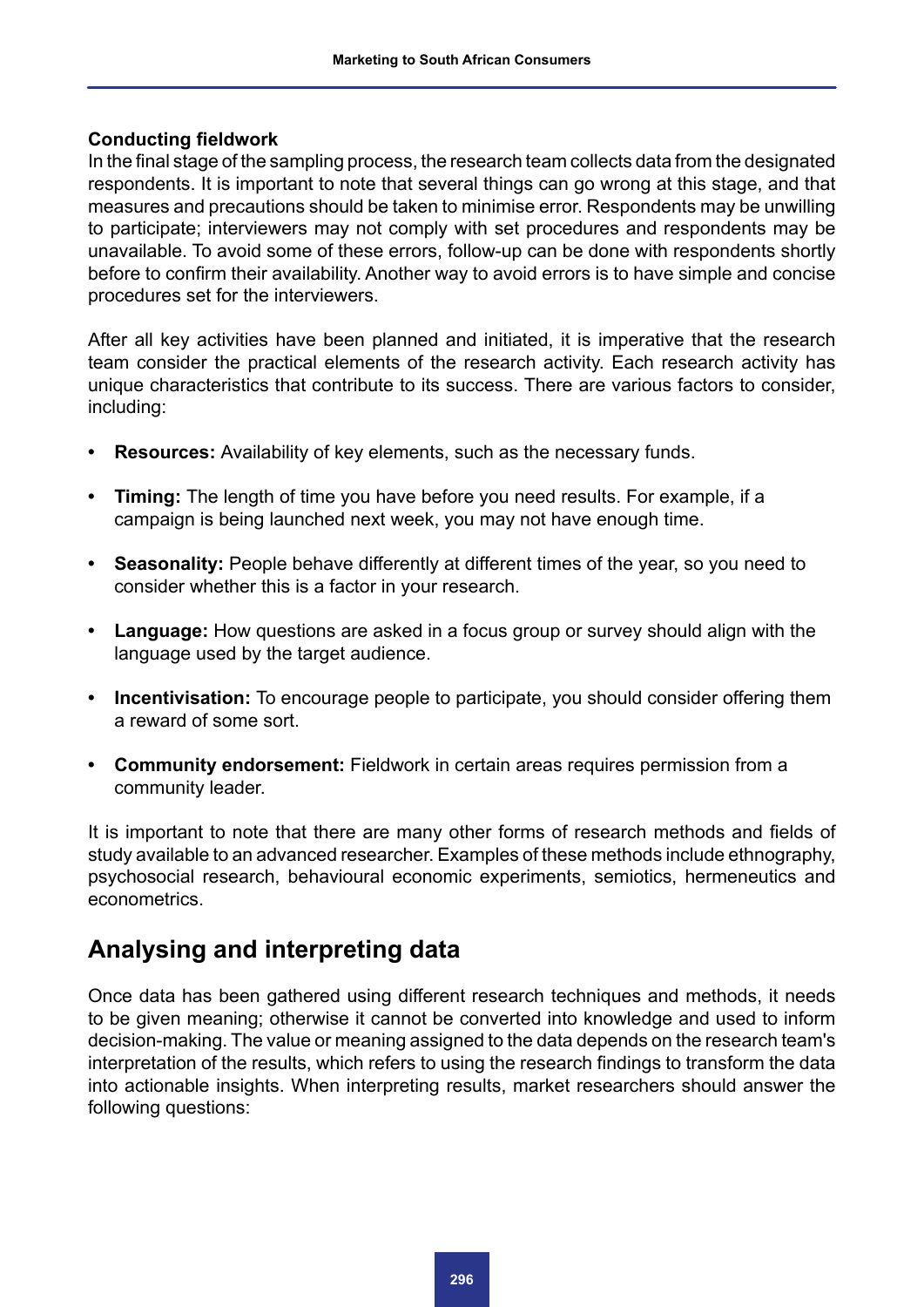- To what extent do the data support the original hypothesis?
- Is there an alternative hypothesis that provides a more reasonable explanation for the results?
- What new questions have surfaced from the research findings that need further investigation?

Sometimes, during the data interpretation process, important insights are gathered that are not related to the research question but may still be very useful for the company to be aware of. For example, a brand might conduct research on how consumers perceive a food product's packaging, but end up gaining insight into consumers' perception of the taste of the product instead.

Market researchers should be cautious about making generalisations during the data interpretation process. A generalisation is an overarching understanding or notion drawn from the patterns and trends in a representative sample, which is then applied to the wider population.14 Predictions and generalisations are made for the general population based on observations of the behaviour of a sample group of people, but these generalisations and predictions can only be accurate if the sample is truly representative of the broader population. For example, if only men were interviewed, but the population includes women, it would be inaccurate to claim that the opinions expressed by the sample are representative of the population. If the sample is not representative of the wider population, the results are still valid, but it is important to ensure that recipients of the research are aware that the findings are representative of those questioned, but not necessarily the entire population. Note that qualitative data and data from a non-probability sampling technique cannot automatically be generalised.

The next few sub-sections each discuss different kinds of data analysis and interpretation.

### **Interpreting secondary data**

It is necessary to conduct an analysis of the data collected from all methods of secondary research, as there could be skewed results when inappropriate data is used. Researchers do not always know how reliable or accurate secondary data is when they acquire it, and therefore need to analyse the quality, presentation, usability, content and cost of the data.<sup>15</sup> A sound evaluation of the existing data relies on the researcher's own logic and judgement.

There are a number of factors that a researcher should consider when evaluating existing data:16

- **• Purpose:** As the data were initially not collected for the research problem at hand, it has to be critically analysed to determine its suitability to the researcher's project.
- **• Accuracy:** Researchers must always consider the actual measurements used during data collection to determine the accuracy of the data.
- **• Consistency:** Researchers must consult multiple sources of data for a given research problem to ensure that the information is consistent.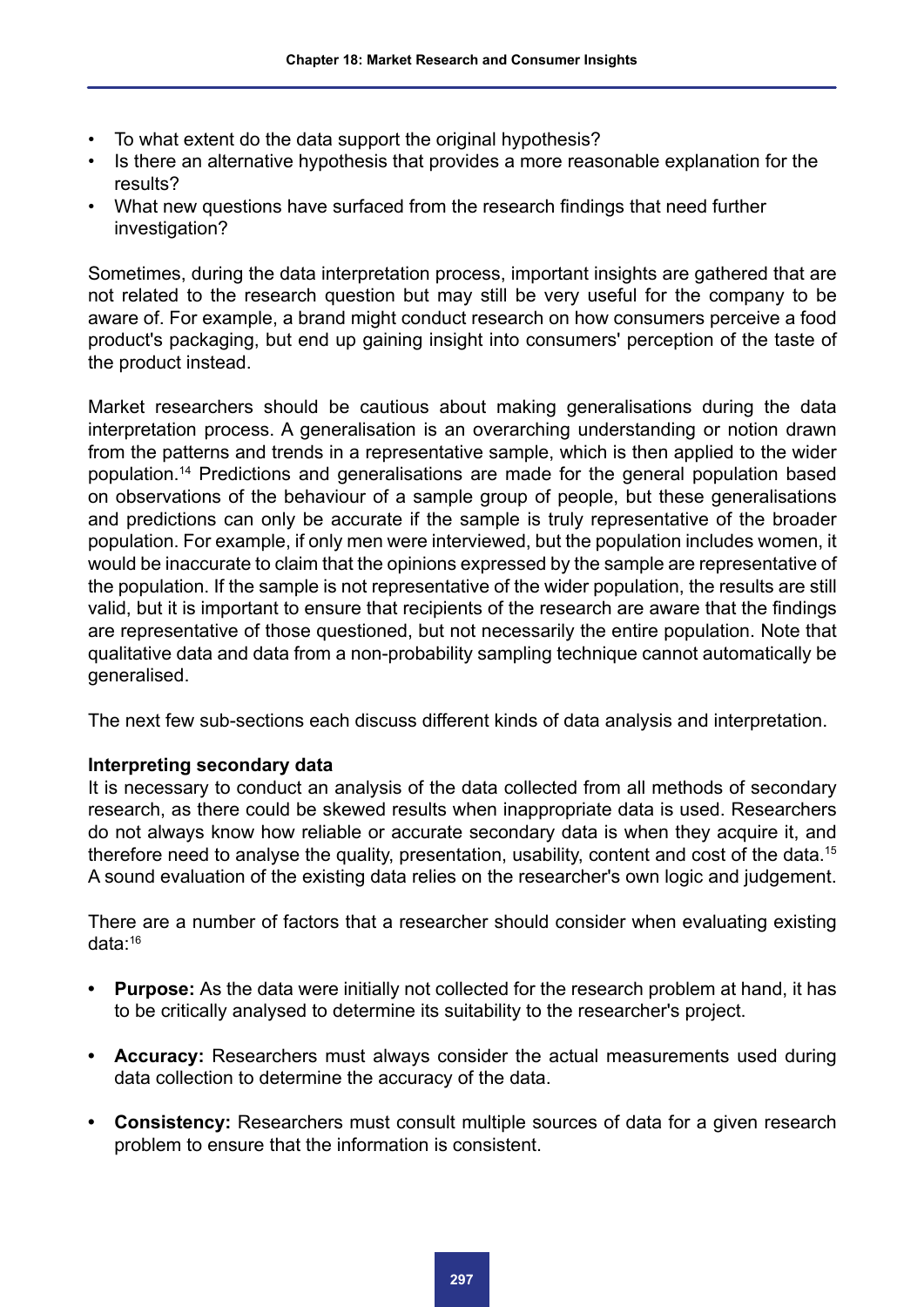- **• Credibility:** Establishing credibility involves checking the status of a publication and evaluating the quality of the data, as well as the organisation that collected it, to ensure that the information is not fake. However, checking credibility can be difficult when it comes to online resources, due to the volume of information available on the internet.
- **• Methodology:** The quality of data is only as sound as the methodology used. Errors in the methodology can result in invalid and unreliable results.
- **Bias:** Researchers must critically assess why the data were originally collected and by whom. Certain publications may exhibit bias towards a particular political or religious agenda, for example.

### **Interpreting quantitative data**

Statistical data are numerical data collected for research and typically take the form of survey and experiment results. After the data have been collected, they have to be captured for analysis. During this step, the data have to be processed and cleaned in order to be converted into meaningful information. For example, some responses may have been recorded incorrectly. If one participant's monthly income was recorded as R180 million when it should have been recorded as R80 000, it would significantly impact the average income of the total sample before being analysed by the research team. There are numerous tools available to market researchers to perform effective data analysis, such as R programming, Tableau Public, Python, Apache Spark and Excel, among others.<sup>17</sup>

These tools can be used to summarise and communicate patterns found in the collected data. Before data analysis begins, the market research team must ensure that the statistical data appears in an appropriate format. The team can make use of the following methods to structure the data:<sup>18</sup>

- **• Data validation:** This ensures that the collected data are valid and accurate. For example, a sample of respondents can be contacted to confirm that they were actually interviewed.
- **• Editing:** Editors verify the correctness and completeness of all the answered questionnaires.
- **• Coding:** This refers to the process of categorising the data based on the questionnaire responses. Coding allocates numbers to raw data, which can be entered into a computer and arranged to make the raw data readable.
- **• Data capturing:** During data capturing, codes must be entered into a data file that is readable by a computer to ensure that the computer can be used for analysis. Several programs can be used to capture data, such as Microsoft Word, Microsoft Excel and statistical software like SPSS.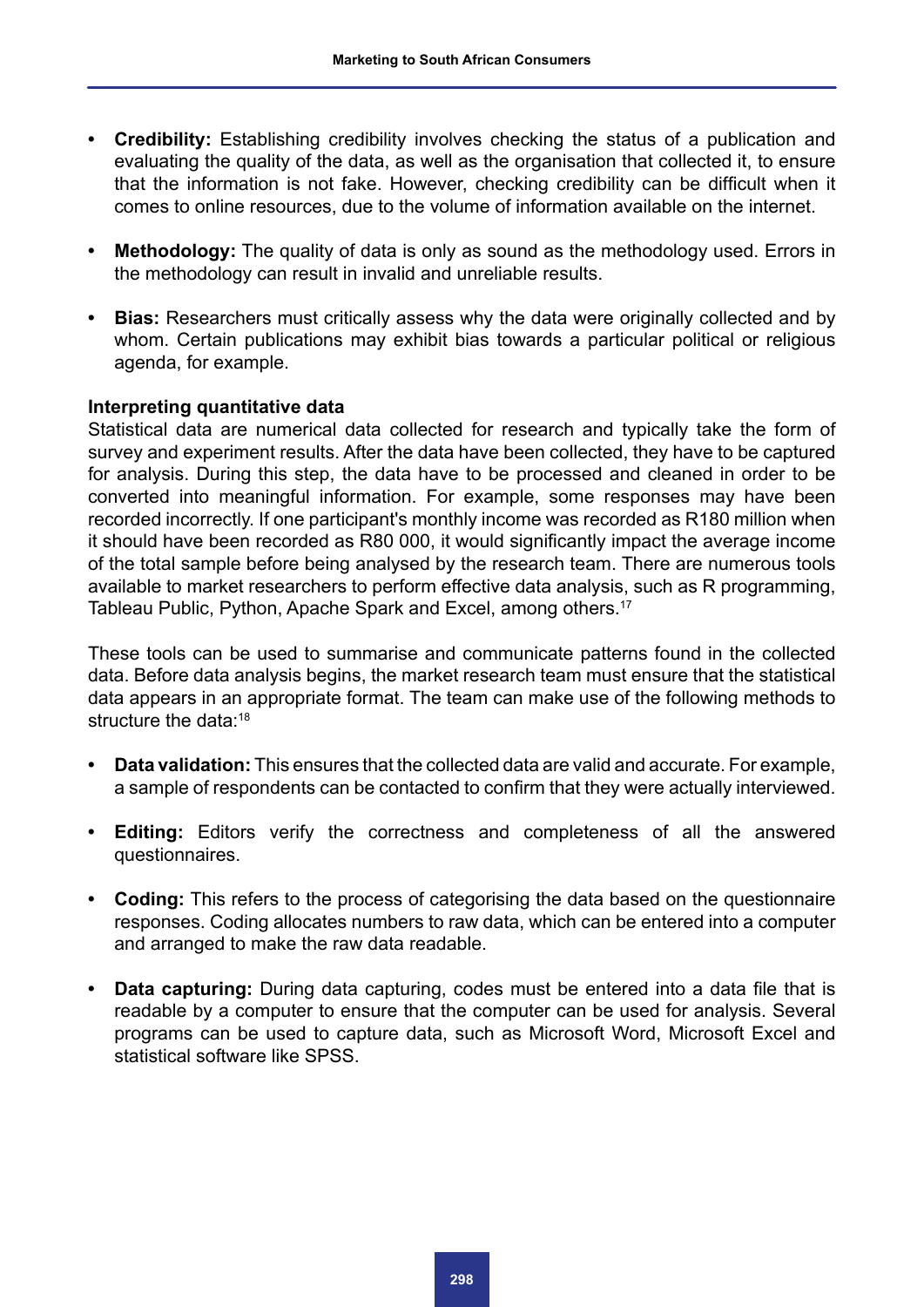**• Reading raw data:** After the data are collected and captured in a computer, they are imported into an analysis package. Market researchers use various types of statistical packages to analyse data. These statistical packages can include software such as SAS/ JMP, S-Plus, Statistica and Minitab, which have the ability to verify and clean data, and check whether they have errors, before converting them into a format that best presents the research results.

In addition to the various tools that can be used by market researchers to conduct data analysis, there are numerous statistical methods that can be used, but are beyond the scope of this book.

### **Interpreting qualitative data**

Qualitative research is usually conducted by organisations that are interested in finding out more about customers' perceptions, sentiments, experiences or values regarding a product or service. The data typically collected from this kind of research can include social media profiles, interview transcripts or survey responses. There are numerous methods to analyse and interpret qualitative data, but thematic analysis is one of the most common methods used by researchers. Thematic analysis offers considerable flexibility when interpreting data because data sets can be sorted into broad themes. However, it is important to note that thematic analysis is subjective and relies strongly on the research team's judgement. There is therefore a risk of missing nuances in the data. Once data have been interpreted, the final step is to report on the findings to the various stakeholders in the research, as discussed next.

### **Reporting on research findings**

After analysing the data, the research team must decide how to present the research findings to stakeholders (for example, a client or manager). This section provides you with some tips on how to choose the most appropriate method for reporting on market research findings, and highlights the skills you need to present and report on findings in an effective manner. The following section details the structure and format that a research report should take.

### **Research report structure and format**

The research report summarises the entire research project; thus, its primary purpose is to communicate the market research findings in a simple and understandable manner to the intended audience. In the report, the research team must demonstrate that the problem was investigated thoroughly; they should also communicate the results and any conclusions reached. There is no prescriptive format for a research report, although formatting is often determined by the client or the manager's instructions, the type of research problem or the intended audience.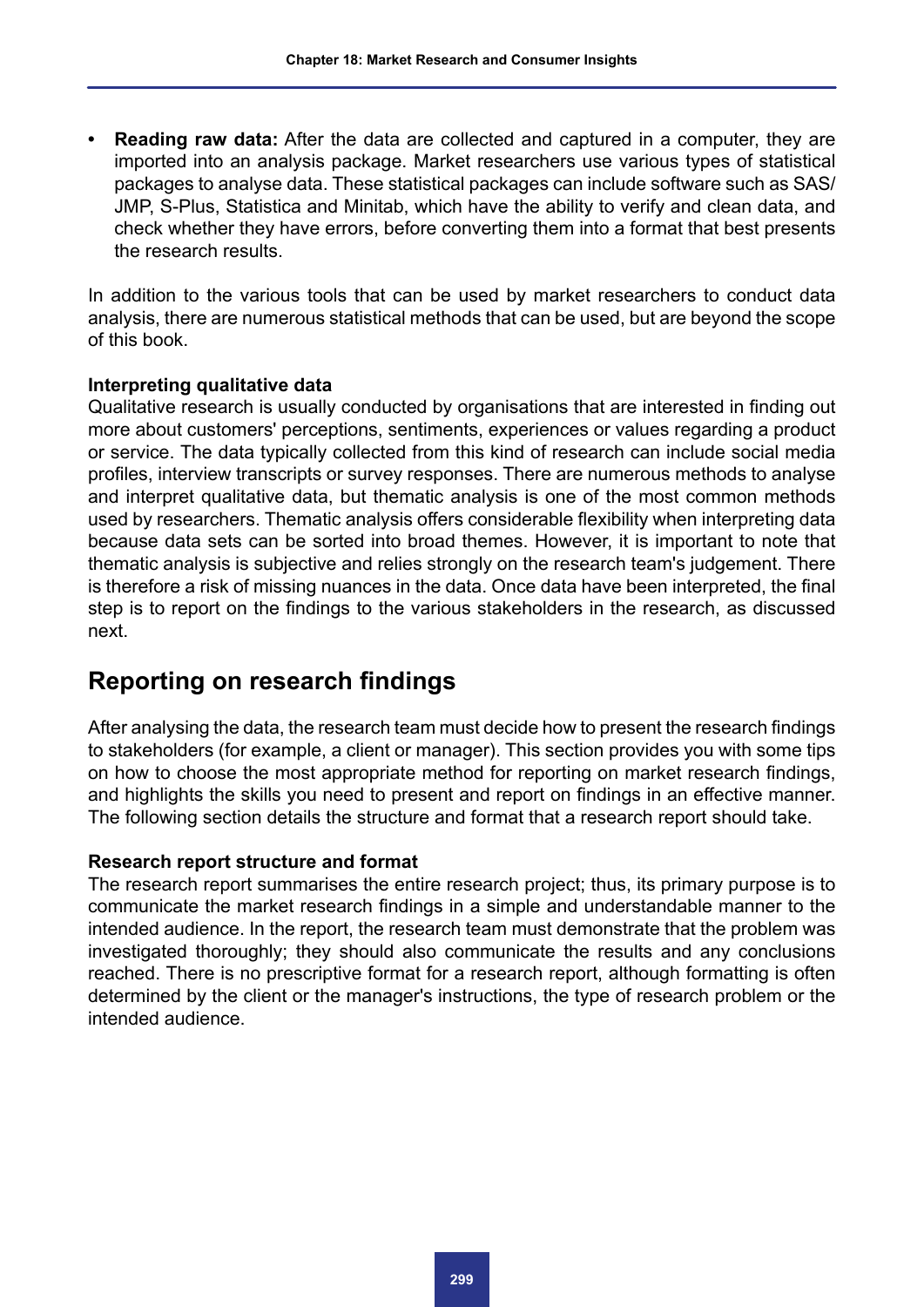#### **Data presentation**

The presentation of data refers to showcasing the research results in an attractive, comprehensive and useful way so that they can be easily interpreted.19 It is imperative that the tables and graphics in the report are easy to read, as they portray the actual results from the research. All figures and tables should also be labelled and organised logically. There are many options available for presenting data graphically, but the best option will be determined by the nature of the research problem and objectives.<sup>20</sup> The most common graphic representations of data are pie charts, line graphs and bar charts as illustrated in Figure 18.3.





### **Communication and presentation tools**

Generally, the conclusions and findings of a market research project are presented in both a written report and an oral presentation.<sup>21</sup> Findings are presented orally to emphasise and effectively communicate the key findings to the client or manager. Oral presentations also give the client or manager an opportunity to ask the research team questions about the research.<sup>22</sup> There are numerous tools, software, applications and programs available to assist researchers in presenting their findings. The research team must consider the nature of the research project and the audience's needs when choosing the approach that will communicate the research findings in the simplest and most comprehensive manner. Research can be presented in written reports, live presentations or through other means like video. Research presentations can use both digital tools (for example, digital presentation software like Prezi) and non-digital tools (for example, flip charts).

With such a wide array of tools available, it can be challenging to decide how best to present research findings. The research team must consider the nature of the project and the individuals who are invested in it to determine what the presentation should look like. Above all, it should convey everything the audience needs to know about the project in a manner that is appropriate for that audience, in terms of formality, language and visualisation.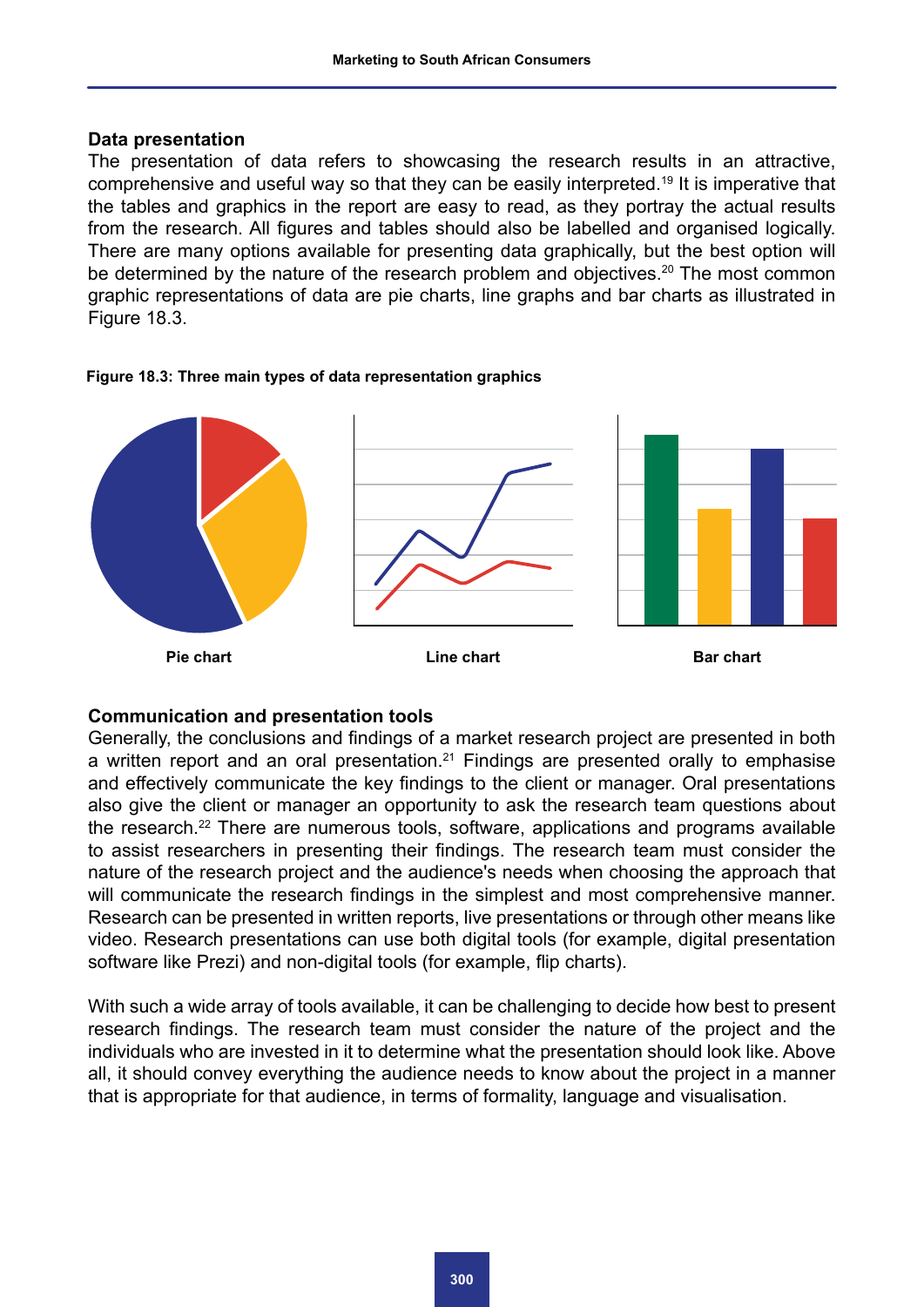# **The changing market research industry**

This section explores the more significant changes and trends that have taken place or are currently taking place in the field of market research. Technological advancements and changes in the way that individuals and organisations communicate and store data have resulted in a boom of big data. Big data refers to large numbers of data sets that can be computationally analysed to reveal trends, patterns and associations, particularly relating to human behaviour and interaction.<sup>23</sup> Today, researchers have access to a wealth of information, resulting in an increasing reliance on passive research techniques. Passive research techniques entail collecting information without directly asking respondents any questions.24 For example, some companies track internet usage through cookies and mobile research, while others gather data through loyalty schemes and competitions. Some major changes taking place in market research are the following:

- **• Social media mining:** This a relatively new research technique that has become increasingly popular. Social media as a data source allows organisations to have access to real-time information and enables them to closely monitor customer trends and behaviour.25
- **• Gamification:** This refers to applying game-design methods to the design of questionnaires.26 For example, consider a question in an online survey that shows a cartoon panel of venture capitalists judging business ideas, imitating the reality television programme Dragons' Den. The survey then invites the respondent to be one of the members of the panel. This type of research design encourages respondents to take part in research activities with an optimistic mindset, which typically results in more detailed responses regarding their opinions, insights, behaviours and attitudes.<sup>27</sup> Employing gamification in a research question can generate further interest and a new dimension to the way a respondent views the subject.
- **• Reduction in cost:** The relative cost of conducting market research has significantly decreased in recent years, due to faster and more efficient data collection methods.<sup>28</sup> This makes market research more accessible to smaller companies.
- **• New research roles:** Technological advancement tends to be accompanied by the need for new skills. In some instances, it can result in the creation of tailored roles that specialise in new technologies. Organisational departments are encouraged to adapt not only to new technologies, but also to hyperconnected customers who engage with the world and multitask through smart devices (Harrison, 2016). New roles are being created in organisations as part of adaptive strategies to ensure that data collected from social media and mobile devices are translated into useful and relevant insights.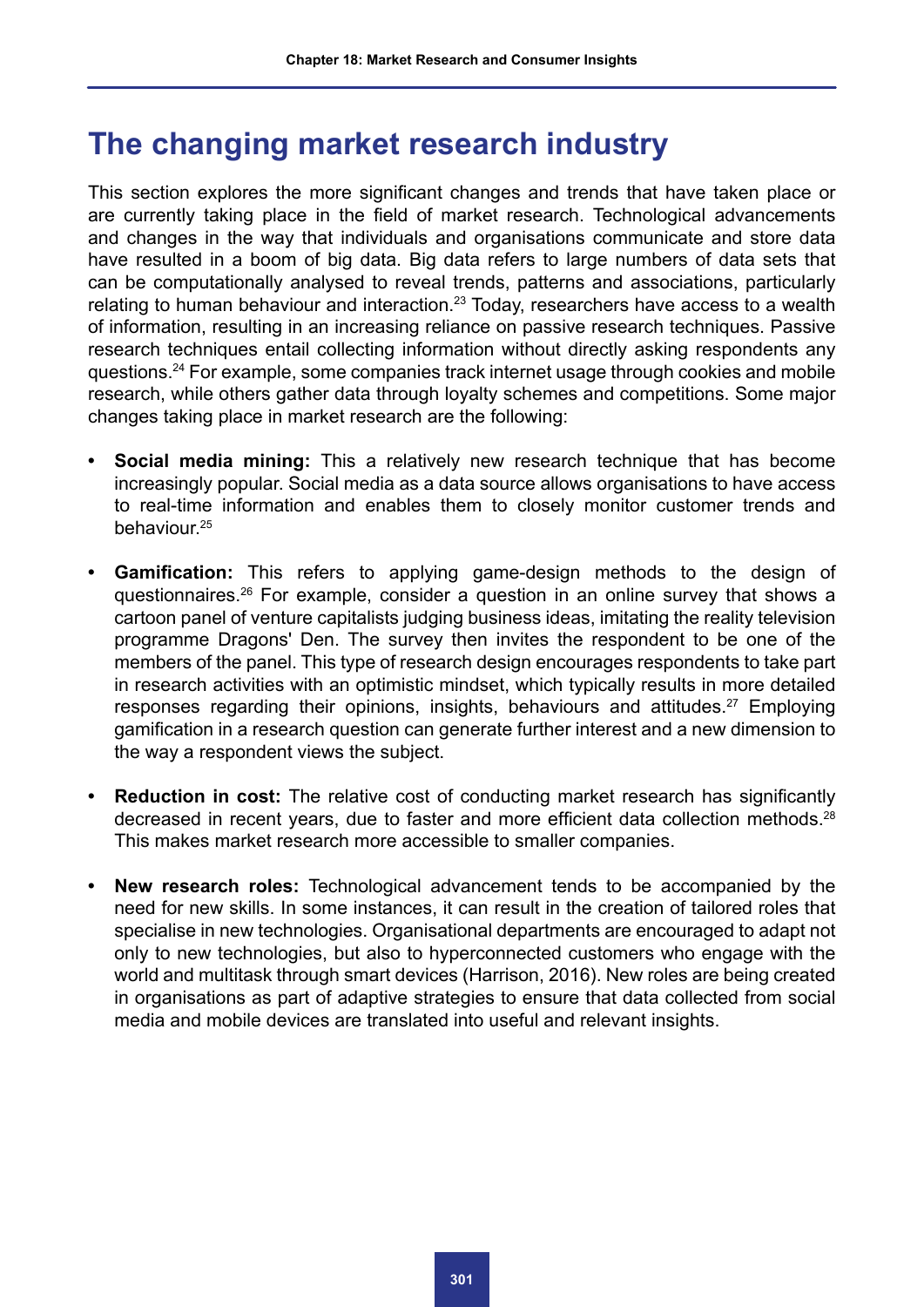- **• Data collection methods:** New software is constantly being developed for data collection, giving researchers access to new methods, beyond traditional data collection like paper surveys, interviews and focus groups.<sup>29</sup> Technology has enabled market researchers to be more focused on what they aim to measure and thereby receive quicker feedback from respondents. These advancements have resulted in research methods that were previously inconceivable; for example, a mood-sensing retail device that personalises the user's shopping experience based on their emotional state. This can be a powerful tool for any organisation that is looking to increase market share and learn more about customers in the retail industry.30
- **• Enhanced data analysis:** With large volumes of data available, the ability to analyse data is becoming increasingly important. New technology has made data analytics easier and more sophisticated. Better analytics can help an organisation strengthen its customer relationship management based on better customer insights.<sup>31</sup>
- **• Machine learning:** Using specific algorithms, machine learning can transform volumes of data sets about a product or service into actionable information and insights.<sup>32</sup>

Like any other industry, market research is affected by various forms of change. However, it is apparent that the most significant driver of change in the market research industry is technology, which has enabled market research to be conducted faster, more efficiently and more accurately. The flipside of these technological advancements is that clients are more likely to demand shorter turnaround times for results, which means that market research firms must be able to meet their deadline expectations. To ensure that a business remains competitive, market researchers must be aware of developments in terms of conducting research, particularly those that are technology-driven.

# **Conclusion**

This chapter provided an overview of market research and consumer insights. The chapter was structured around the market research process and explained each step. First, the formulation of research objectives based on a research problem was discussed. Following this, the research design was explained. This research design also included information about different methodologies, sampling and types of data. The chapter then discussed the implementation of research, analysis and finally reporting. The chapter closed with a few insights into trends in the market research industry.

# **Acknowledgements**

Much of the work on this chapter was assisted by the GetSmarter and 2U team that assisted on UCT's 'Market Research, Consumer Insights, and Competitor Analysis' online short course. The authors and editors are very grateful for their assistance.